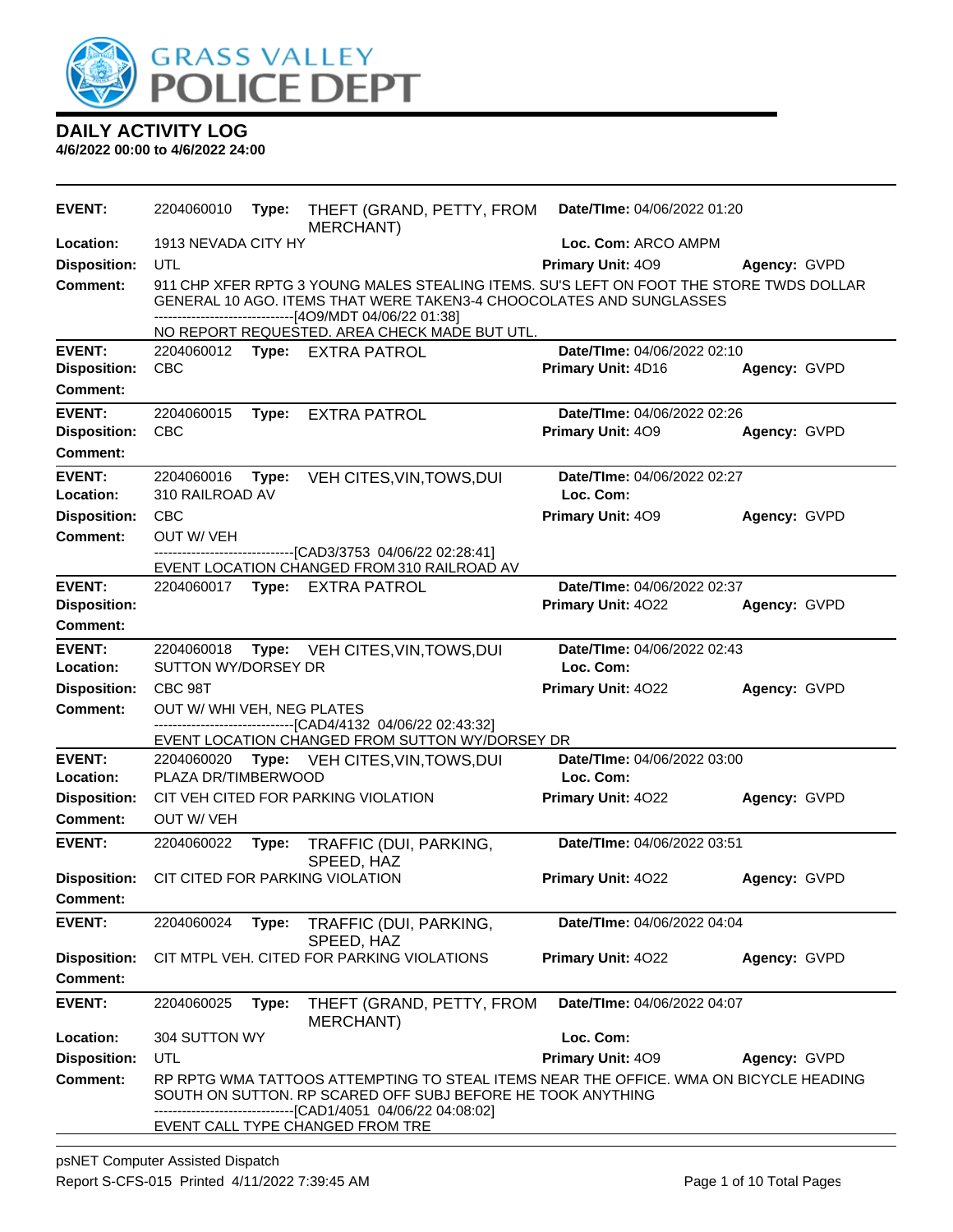

| <b>EVENT:</b><br>Location:              | 2204060026<br>129 W MCKNIGHT WY                              | Type: VEH CITES, VIN, TOWS, DUI                                                                                                                                                                                                      | <b>Date/TIme: 04/06/2022 04:55</b><br>Loc. Com: SPD |              |
|-----------------------------------------|--------------------------------------------------------------|--------------------------------------------------------------------------------------------------------------------------------------------------------------------------------------------------------------------------------------|-----------------------------------------------------|--------------|
| <b>Disposition:</b>                     | CBC 1021 CTC MADE W/ REPO CO                                 |                                                                                                                                                                                                                                      | Primary Unit: 4D16                                  | Agency: GVPD |
| <b>Comment:</b>                         | O/W VEH                                                      |                                                                                                                                                                                                                                      |                                                     |              |
|                                         | EVENT LOCATION CHANGED FROM SPD                              | -------------------------------[CAD1/4051 04/06/22 04:55:35]                                                                                                                                                                         |                                                     |              |
|                                         | FOR A LATER PICKUP                                           | -------------------------------[4D16/MDT 04/06/22 05:00]<br>VEHICLE APPEARS RANSACKED. CTC MADE W/ REPOSSESSOR WHO STATED THEY STASHED THE VEHICLE                                                                                   |                                                     |              |
| <b>EVENT:</b>                           | 2204060028                                                   | Type: 911 UNKNOWN<br>(HANGUPS, ABAN'S)                                                                                                                                                                                               | Date/TIme: 04/06/2022 05:17                         |              |
| Location:                               | 349 FRENCH AV                                                |                                                                                                                                                                                                                                      | Loc. Com:                                           |              |
| <b>Disposition:</b>                     | <b>HBD</b>                                                   |                                                                                                                                                                                                                                      | <b>Primary Unit:</b>                                | Agency: GVPD |
| <b>Comment:</b>                         | 911 HANG UP NOTHING HEARD                                    |                                                                                                                                                                                                                                      |                                                     |              |
|                                         |                                                              | -------------------------------[CAD1/4051 04/06/22 05:17:54]<br>EVENT LOCATION CHANGED FROM LAT:39.20058600 LONG: -121.056772 GRASS VALLEY                                                                                           |                                                     |              |
|                                         |                                                              | ------------------------------[CAD1/4051 04/06/22 05:18:05]                                                                                                                                                                          |                                                     |              |
|                                         | ON CALLBACK, ACCIDENTAL CODE 4<br>***** EVENT CLOSED BY CAD1 |                                                                                                                                                                                                                                      |                                                     |              |
| <b>EVENT:</b>                           |                                                              | 2204060034 Type: COMMUNITY POLICING<br><b>ACTION</b>                                                                                                                                                                                 | Date/TIme: 04/06/2022 07:59                         |              |
| <b>Disposition:</b>                     | <b>CBC</b>                                                   |                                                                                                                                                                                                                                      | <b>Primary Unit: 402</b>                            | Agency: GVPD |
| <b>Comment:</b>                         |                                                              |                                                                                                                                                                                                                                      |                                                     |              |
| <b>EVENT:</b>                           | 2204060038<br>Type:                                          | ANIMALS (ABUSE, LOOSE,<br>FOUND, INJURED)                                                                                                                                                                                            | Date/TIme: 04/06/2022 08:36                         |              |
| Location:                               | 520 E MAIN ST                                                |                                                                                                                                                                                                                                      | Loc. Com:                                           |              |
| <b>Disposition:</b>                     | <b>CBC</b>                                                   |                                                                                                                                                                                                                                      | Primary Unit: 4Z32                                  | Agency: GVPD |
| <b>Comment:</b>                         |                                                              | -------------------------------[CAD1/4074 04/06/22 08:36:55]<br>EVENT LOCATION CHANGED FROM 520 E MAIN                                                                                                                               |                                                     |              |
| <b>EVENT:</b>                           | 2204060040                                                   | Type: SUBJECT STOP                                                                                                                                                                                                                   | Date/TIme: 04/06/2022 08:41                         |              |
| <b>Location:</b><br><b>Disposition:</b> | 1200 BLK SUTTON                                              |                                                                                                                                                                                                                                      | Loc. Com:                                           |              |
| Case No:                                | ARA<br>G2200863                                              |                                                                                                                                                                                                                                      | Primary Unit: 4017                                  | Agency: GVPD |
| <b>Comment:</b>                         |                                                              | -------------------------------[CAD1/4074 04/06/22 09:05:30]                                                                                                                                                                         |                                                     |              |
|                                         |                                                              | ISSUED CASE# G2200863 FOR AGENCY GVPD by UNIT 4O17                                                                                                                                                                                   |                                                     |              |
| <b>EVENT:</b>                           | 2204060044                                                   | Type: COMMUNITY POLICING<br><b>ACTION</b>                                                                                                                                                                                            | Date/TIme: 04/06/2022 08:54                         |              |
| <b>Location:</b>                        | 660 MINNIE ST                                                |                                                                                                                                                                                                                                      | Loc. Com: CONDON PARK                               |              |
| <b>Disposition:</b>                     | <b>RPT</b>                                                   |                                                                                                                                                                                                                                      | Primary Unit: 402                                   | Agency: GVPD |
| <b>Case No:</b>                         | G2200864                                                     |                                                                                                                                                                                                                                      |                                                     |              |
| <b>Comment:</b>                         |                                                              | -----------------------------[CAD1/4074 04/06/22 08:54:43]<br>EVENT LOCATION CHANGED FROM 660 MINNIE ST.<br>-------------------------------[CAD1/4074 04/06/22 09:26:10]                                                             |                                                     |              |
|                                         |                                                              | ISSUED CASE# G2200864 FOR AGENCY GVPD by UNIT 4O2                                                                                                                                                                                    |                                                     |              |
|                                         | CASE FOR FOUND PROPERTY                                      | ------------------------------[CAD1/4074 04/06/22 09:26:28]                                                                                                                                                                          |                                                     |              |
|                                         |                                                              | --------------------------------[4O2/MDT 04/06/22 09:33]<br>10 BAGS MARIJUANA WERE FOUND BY PW, MALE AND FEMALE WHO WERE THERE UPON PW"S ARRIVAL<br>FLED W 2 BAGS EACH. 6 BAGS REMAINED AND WERE COLLECTED AS FOUND PROPERTY BY 402. |                                                     |              |
| <b>EVENT:</b>                           | 2204060045                                                   | Type: ALARMS (SILENT, AUDIBLE,                                                                                                                                                                                                       | Date/TIme: 04/06/2022 08:57                         |              |
| Location:                               | 149 CROWN POINT CT # B                                       | <b>COMMERCIAL, RES</b>                                                                                                                                                                                                               | Loc. Com: BAKER MITCHELL DIAMOND                    |              |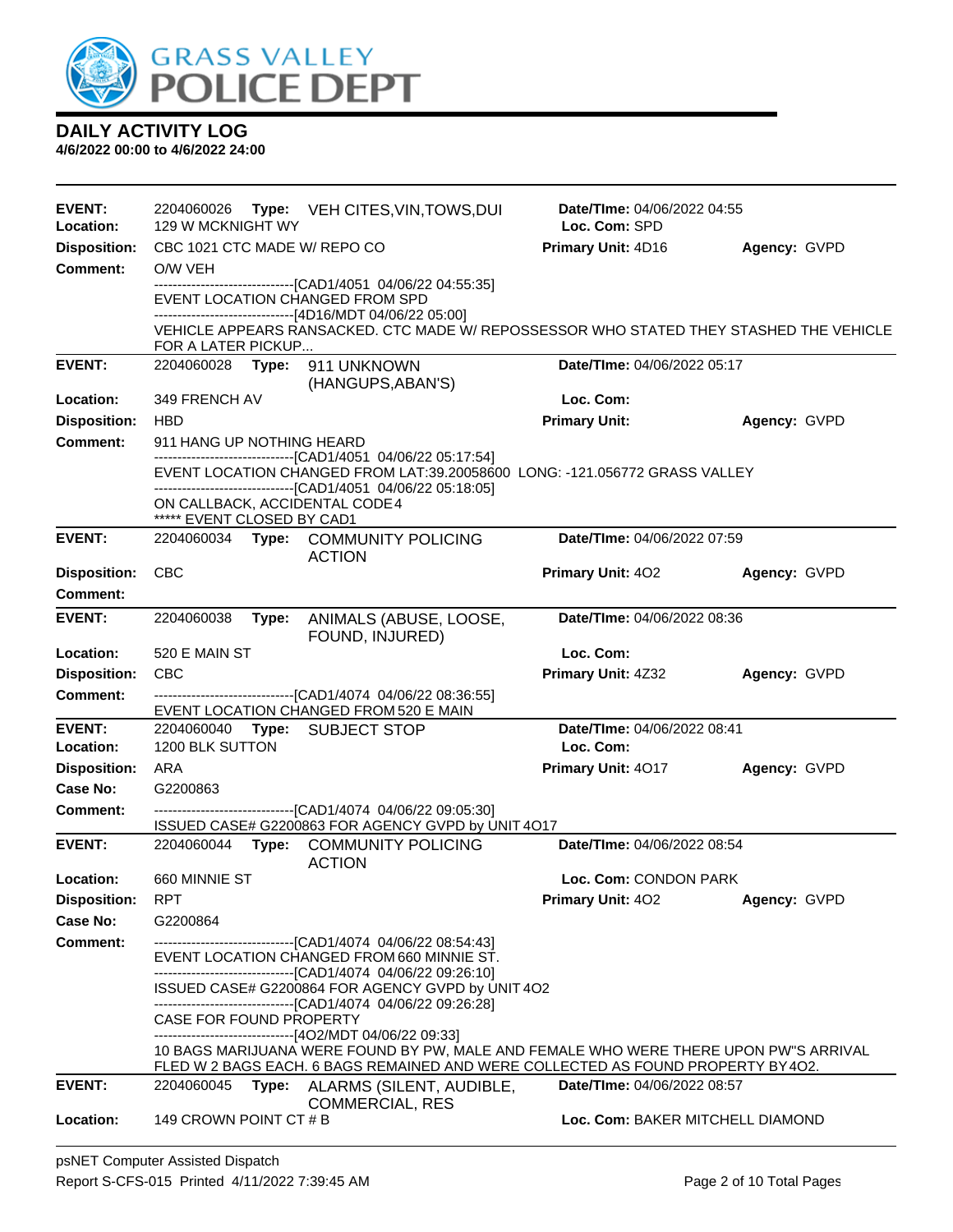

| <b>Disposition:</b> | <b>HBD</b>                                                                                                                                                           | <b>Primary Unit:</b>                       | Agency: GVPD |
|---------------------|----------------------------------------------------------------------------------------------------------------------------------------------------------------------|--------------------------------------------|--------------|
| <b>Comment:</b>     | PANIC ALARM FOB 2 PANIC                                                                                                                                              |                                            |              |
|                     | AUD<br>ACKNOLEDGEMENT SIGNAL REC - NO PROPER CODE.                                                                                                                   |                                            |              |
|                     | ------------------------------[CAD1/4074 04/06/22 08:57:48]                                                                                                          |                                            |              |
|                     | WHILE LL ALA COMPANY CANCELLING<br>***** EVENT CLOSED BY CAD1                                                                                                        |                                            |              |
| <b>EVENT:</b>       | 2204060048 Type: SUBJECT STOP                                                                                                                                        | Date/TIme: 04/06/2022 09:09                |              |
| Location:           | 1100 BLK SUTTON                                                                                                                                                      | Loc. Com:                                  |              |
| <b>Disposition:</b> | CBC 98T ADV OF 1036                                                                                                                                                  | <b>Primary Unit: 4017</b>                  | Agency: GVPD |
| <b>Comment:</b>     | <b>ROBERT BOWMAN</b>                                                                                                                                                 |                                            |              |
| <b>EVENT:</b>       | 2204060063<br>Type:<br><b>FOLLOWUP</b>                                                                                                                               | Date/TIme: 04/06/2022 09:43                |              |
| Location:           | 1435 EA MAIN ST                                                                                                                                                      | Loc. Com:                                  |              |
| <b>Disposition:</b> | <b>CBC</b>                                                                                                                                                           | Primary Unit: 4017                         | Agency: GVPD |
| Comment:            | --------------------------------[CAD1/4074 04/06/22 09:43:28]<br>EVENT LOCATION CHANGED FROM 1435 E MAIN                                                             |                                            |              |
| <b>EVENT:</b>       | Type: TRESPASS<br>2204060064                                                                                                                                         | Date/TIme: 04/06/2022 09:45                |              |
| Location:           | 123 MARGARET LN                                                                                                                                                      | Loc. Com:                                  |              |
| <b>Disposition:</b> | WA MOVING ALONG                                                                                                                                                      | Primary Unit: 4018                         | Agency: GVPD |
| Comment:            | RP RPT'G MULTIPLE SUBJS LOITERING IN THE PARKING LOT, REQ THEY BE MOVED ALONG                                                                                        |                                            |              |
|                     | ASSOCIATED W/ A GRY SEDAN AND A GRY SUV. SUBJS ARE POSSIBLY SLEEPING OVERNIGHT IN THE LOT<br>PER THE RP THEY ARE OFTEN SEEN SMOKING H&S AND ENGAGING IN415 FRIENDLYS |                                            |              |
| <b>EVENT:</b>       | 2204060072 Type: FOLLOWUP                                                                                                                                            | Date/Time: 04/06/2022 10:11                |              |
| Location:           | 11638 174 STATE                                                                                                                                                      | Loc. Com:                                  |              |
| <b>Disposition:</b> | <b>CBC</b>                                                                                                                                                           | <b>Primary Unit: 402</b>                   | Agency: GVPD |
| <b>Comment:</b>     | UNION HILL ELEMENTARY                                                                                                                                                |                                            |              |
|                     | -------------------------------[CAD1/4074_04/06/22 10:24:36]<br>EVENT LOCATION CHANGED FROM 11638 COLFAX HWY                                                         |                                            |              |
| <b>EVENT:</b>       | 2204060076 Type: VEHICLE STOP                                                                                                                                        | Date/TIme: 04/06/2022 10:27                |              |
| Location:           | NEVADA CITY HY/BANNER LAVA CAP RD                                                                                                                                    | Loc. Com:                                  |              |
| <b>Disposition:</b> | WA                                                                                                                                                                   | Primary Unit: 4018                         | Agency: GVPD |
| <b>Comment:</b>     | License: GVE3OIX                                                                                                                                                     |                                            |              |
|                     | -------------------------------[CAD1/4074_04/06/22 10:28:25]<br>EVENT LOCATION CHANGED FROM NEVADA CITY HY/BANNER                                                    |                                            |              |
| <b>EVENT:</b>       | 2204060085<br><b>Type: ORDINANCES</b>                                                                                                                                | Date/TIme: 04/06/2022 11:07                |              |
|                     | (COUNTY/MUNICIPAL)                                                                                                                                                   |                                            |              |
| Location:           | <b>SUTTON WY/DORSEY DR</b>                                                                                                                                           | Loc. Com: ON THE SIDE OF RDWY IN DIRT AREA |              |
|                     | Disposition: WA TAGGED FOR 72 HR REMOVAL<br>RP RPTG LARGE MOTORHOME W/BLK JEEP. RP ADV SUBJ LEAVES IN THE BLK JEEP DURING THE DAY AND                                | <b>Primary Unit: 4017 Agency: GVPD</b>     |              |
| Comment:            | COMES BACK AT NIGHT. RP ADV SUBJ HAS BEEN STAYING THERE FOR TWO WEEKS                                                                                                |                                            |              |
| <b>EVENT:</b>       | 2204060088<br>Type: FOLLOWUP                                                                                                                                         | Date/TIme: 04/06/2022 11:14                |              |
| Location:           | 105 W EMPIRE ST                                                                                                                                                      | Loc. Com: GOLDEN EMPIRE MARKET             |              |
| <b>Disposition:</b> | <b>CBC</b>                                                                                                                                                           | <b>Primary Unit: 401</b>                   | Agency: GVPD |
| <b>Comment:</b>     | ---------------------------------[CAD3/4056 04/06/22 11:15:09]<br>EVENT LOCATION CHANGED FROM GOLDEN EMPIRE                                                          |                                            |              |
| <b>EVENT:</b>       | 2204060089<br>Type: TRAFFIC ACCIDENT                                                                                                                                 | Date/TIme: 04/06/2022 11:17                |              |
| Location:           | 175 JOERSCHKE DR                                                                                                                                                     | Loc. Com:                                  |              |
| <b>Disposition:</b> | <b>RPT</b>                                                                                                                                                           | Primary Unit: 4021                         | Agency: GVPD |
| Case No:            | G2200866                                                                                                                                                             |                                            |              |
|                     |                                                                                                                                                                      |                                            |              |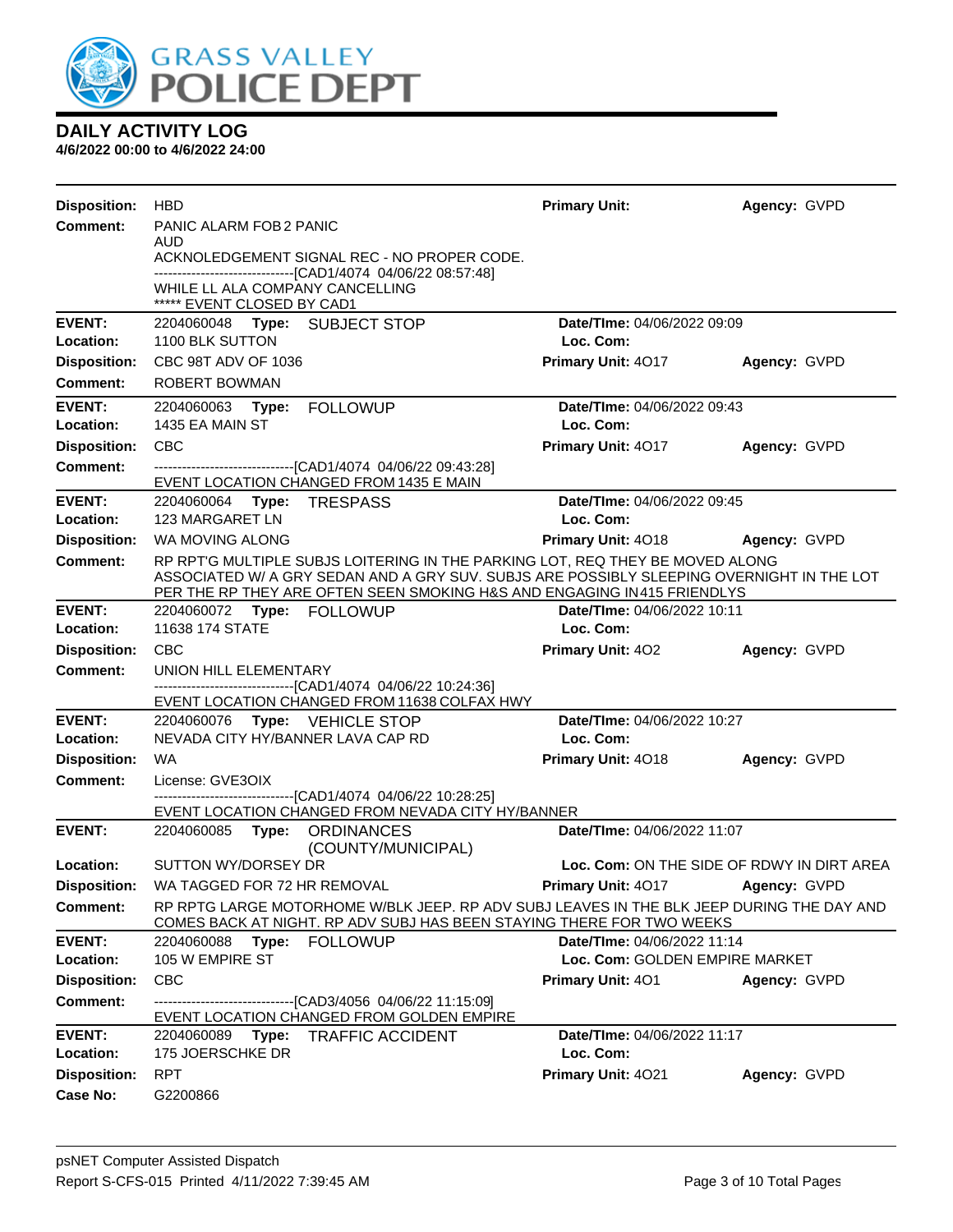

| Comment:                               | RP REQ 10-21 REF COLD 20002         |       | ------------------------------[CAD1/4074_04/06/22 11:49:38]<br>ISSUED CASE# G2200866 FOR AGENCY GVPD by UNIT 4O21                                                                                                                                                                                                                                |                                                 |                                          |
|----------------------------------------|-------------------------------------|-------|--------------------------------------------------------------------------------------------------------------------------------------------------------------------------------------------------------------------------------------------------------------------------------------------------------------------------------------------------|-------------------------------------------------|------------------------------------------|
| <b>EVENT:</b>                          |                                     |       | 2204060093 Type: COMMUNITY POLICING<br><b>ACTION</b>                                                                                                                                                                                                                                                                                             | Date/TIme: 04/06/2022 11:37                     |                                          |
| <b>Disposition:</b><br><b>Comment:</b> | <b>CIT</b>                          |       |                                                                                                                                                                                                                                                                                                                                                  | <b>Primary Unit: 4017</b>                       | Agency: GVPD                             |
| <b>EVENT:</b>                          | 2204060095                          | Type: | 911 UNKNOWN<br>(HANGUPS, ABAN'S)                                                                                                                                                                                                                                                                                                                 | Date/TIme: 04/06/2022 11:45                     |                                          |
| Location:                              | 280 SIERRA COLLEGE DR #120          |       |                                                                                                                                                                                                                                                                                                                                                  | Loc. Com: DIGNITY HEALTH                        |                                          |
| <b>Disposition:</b>                    | INF LOG PER 4018                    |       |                                                                                                                                                                                                                                                                                                                                                  | <b>Primary Unit:</b>                            | Agency: GVPD                             |
| Comment:                               | 911 ABANDON                         |       |                                                                                                                                                                                                                                                                                                                                                  |                                                 |                                          |
|                                        |                                     |       | ----------------------------------[CAD2/4116 04/06/22 12:01:07]<br>ON CALL BACK, CONTINUED RINGING, NO PICK UP<br>***** EVENT CLOSED BY CAD3 WITH COMMENT-LOG PER 4018                                                                                                                                                                           |                                                 |                                          |
| <b>EVENT:</b>                          |                                     |       | 2204060099 Type: VEHICLE STOP                                                                                                                                                                                                                                                                                                                    | Date/TIme: 04/06/2022 11:54                     |                                          |
| Location:                              | 2033 NEVADA CITY HY                 |       |                                                                                                                                                                                                                                                                                                                                                  | Loc. Com: DOLLAR GENERAL                        |                                          |
| <b>Disposition:</b>                    | <b>WA</b>                           |       |                                                                                                                                                                                                                                                                                                                                                  | <b>Primary Unit: 4017</b>                       | Agency: GVPD                             |
| <b>Comment:</b>                        | License: 3H87319                    |       | -----------------------[CAD1/4074 04/06/22 11:56:05]                                                                                                                                                                                                                                                                                             |                                                 |                                          |
|                                        |                                     |       | EVENT LOCATION CHANGED FROM DOLLAR GENERAL                                                                                                                                                                                                                                                                                                       |                                                 |                                          |
| <b>EVENT:</b><br>Location:             | <b>OLD FREED</b>                    |       | 2204060101 Type: SUBJECT STOP                                                                                                                                                                                                                                                                                                                    | Date/TIme: 04/06/2022 12:01<br>Loc. Com:        |                                          |
| <b>Disposition:</b>                    | CBC 98T                             |       |                                                                                                                                                                                                                                                                                                                                                  | Primary Unit: 4017                              | Agency: GVPD                             |
| Comment:                               | OW 1 PARKING LOT                    |       |                                                                                                                                                                                                                                                                                                                                                  |                                                 |                                          |
| <b>EVENT:</b>                          | 2204060108                          | Type: | <b>ORDINANCES</b><br>(COUNTY/MUNICIPAL)                                                                                                                                                                                                                                                                                                          | Date/TIme: 04/06/2022 12:24                     |                                          |
| Location:                              | 129 W MCKNIGHT WY                   |       |                                                                                                                                                                                                                                                                                                                                                  | Loc. Com: SPD                                   |                                          |
| <b>Disposition:</b>                    | UTL NO PANHANDLERS                  |       |                                                                                                                                                                                                                                                                                                                                                  | Primary Unit: 401                               | Agency: GVPD                             |
| <b>Comment:</b>                        |                                     |       | RP REQ 10-21 REF PANHANDLERS                                                                                                                                                                                                                                                                                                                     |                                                 |                                          |
| <b>EVENT:</b><br>Location:             | 2204060111<br>OLD FREED PARKING LOT |       | Type: VEH CITES, VIN, TOWS, DUI                                                                                                                                                                                                                                                                                                                  | <b>Date/Time: 04/06/2022 12:38</b><br>Loc. Com: |                                          |
| <b>Disposition:</b>                    | <b>CBC</b>                          |       |                                                                                                                                                                                                                                                                                                                                                  | Primary Unit: 4017                              | Agency: GVPD                             |
| <b>Comment:</b>                        | OW 1 AND A VEH                      |       |                                                                                                                                                                                                                                                                                                                                                  |                                                 |                                          |
|                                        |                                     |       | -------------------[CAD3/4056 04/06/22 12:39:06]<br>EVENT LOCATION CHANGED FROM FREED PARKING                                                                                                                                                                                                                                                    |                                                 |                                          |
| <b>EVENT:</b><br>Location:             | DOWNTOWN GRASS VALLEY               |       | 2204060115 Type: WELFARE CHECK                                                                                                                                                                                                                                                                                                                   | Date/TIme: 04/06/2022 12:55<br>Loc. Com:        |                                          |
| <b>Disposition:</b>                    | <b>CBC MSG LEFT</b>                 |       |                                                                                                                                                                                                                                                                                                                                                  | Primary Unit: 4K6                               | Agency: GVPD                             |
| <b>Comment:</b>                        | USE, NEG WEAPONS.                   |       | RP WITH MOUNTAIN VALLEY CHILD AND FAMILY SERVICES STATES 18 YO RELEASED YESTERDAY NOT<br>CURRENTLY TAKING MEDICATIONS, PARENTS LOOKING FOR HIM. WMA600 160 LSW GLASSES, BLK HOODIE,<br>LIGHT BRO SHOES CARRYING A BLK DUFFLE BAG AND A GUITAR. SUBJ HAS MH ISSUES, HISTORY OF H&S<br>------------------------------[CAD3/4056 04/06/22 13:20:48] |                                                 |                                          |
|                                        | PER 4S5, PEND FOR 4K6               |       |                                                                                                                                                                                                                                                                                                                                                  |                                                 |                                          |
| <b>EVENT:</b><br>Location:             | 129 S AUBURN ST                     |       | 2204060119 Type: PUBLIC RELATION CONTACT                                                                                                                                                                                                                                                                                                         | Date/TIme: 04/06/2022 13:04                     | Loc. Com: GRASS VALLEY POLICE DEPARTMENT |
| <b>Disposition:</b>                    | <b>CBC SIGNED OFF</b>               |       |                                                                                                                                                                                                                                                                                                                                                  | Primary Unit: 4018                              | Agency: GVPD                             |
| <b>Comment:</b>                        |                                     |       | RP REQ CTC AT GVPD FOR A FIX IT TICKET                                                                                                                                                                                                                                                                                                           |                                                 |                                          |
| <b>EVENT:</b>                          | 2204060128                          | Type: | <b>TRAFFIC ACCIDENT</b>                                                                                                                                                                                                                                                                                                                          | Date/TIme: 04/06/2022 13:35                     |                                          |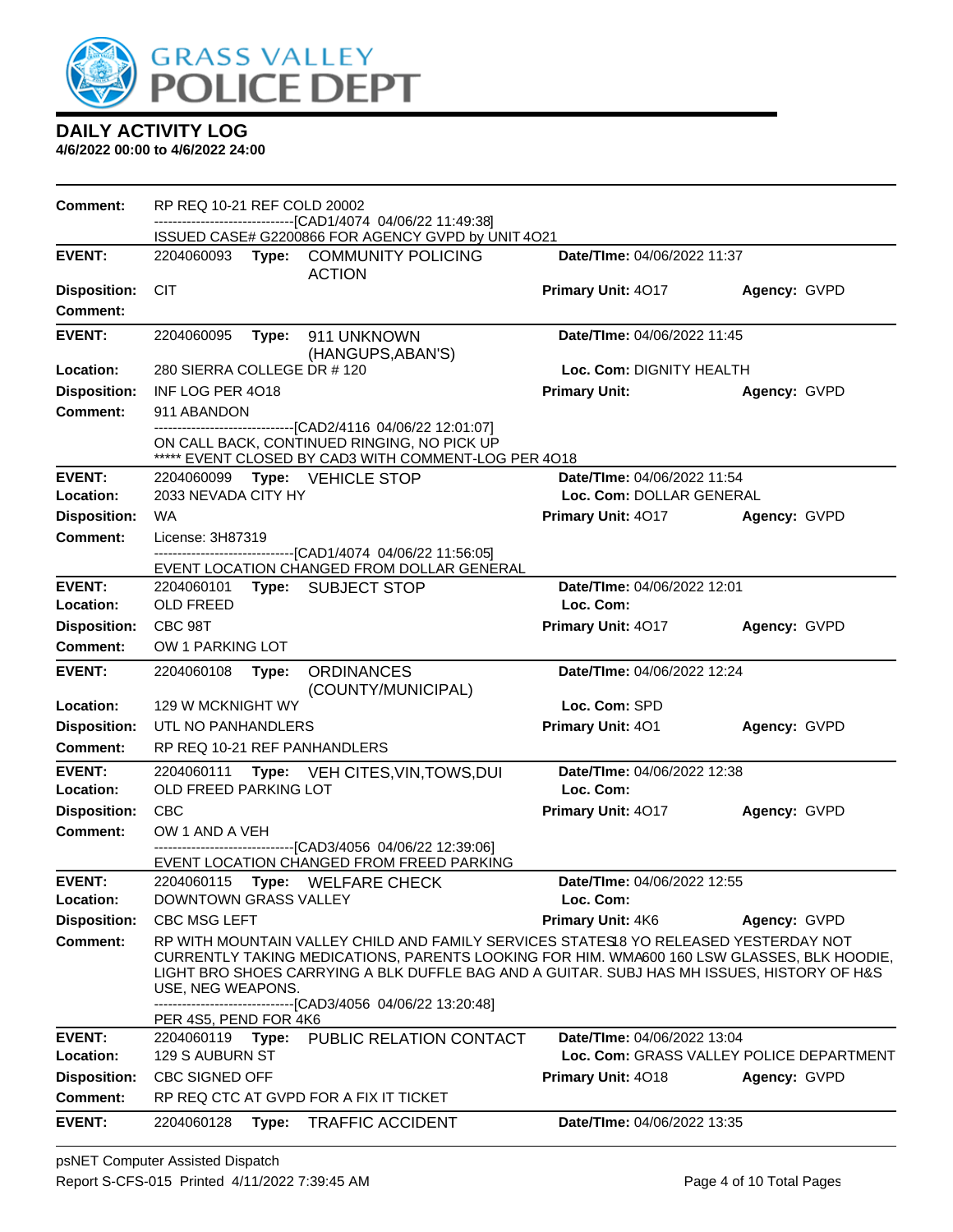

| Location:                              | EA MAIN ST/IDAHO MARYLAND RD |                                                                                                                      | Loc. Com:                                |              |
|----------------------------------------|------------------------------|----------------------------------------------------------------------------------------------------------------------|------------------------------------------|--------------|
| <b>Disposition:</b>                    | RPT                          |                                                                                                                      | Primary Unit: 401                        | Agency: GVPD |
| Case No:                               | G2200867                     |                                                                                                                      |                                          |              |
| <b>Comment:</b>                        | 11-82                        |                                                                                                                      |                                          |              |
|                                        |                              | -------------------------------[CAD2/4116 04/06/22 13:36:12]<br>EVENT LOCATION CHANGED FROM E MAIN/IDAHO MARYLAND    |                                          |              |
|                                        |                              | --------------------------------[CAD2/4116 04/06/22 13:37:21]                                                        |                                          |              |
|                                        |                              | ISSUED CASE# G2200867 FOR AGENCY GVPD by UNIT 4O1                                                                    |                                          |              |
| <b>EVENT:</b><br>Location:             | 405 EA MAIN ST               | 2204060130 Type: PUBLIC RELATION CONTACT                                                                             | Date/TIme: 04/06/2022 13:44<br>Loc. Com: |              |
| <b>Disposition:</b>                    | CBC 98M                      |                                                                                                                      | <b>Primary Unit: 4S5</b>                 | Agency: GVPD |
| <b>Comment:</b>                        |                              | RP REQ 1021 REF A NOTICE POSTED TO GO INTO TENANTS RES. PER RP TENANT WONT LET HER IN                                |                                          |              |
|                                        |                              | -------------------------------[4S5/MDT 04/06/22 13:59]                                                              |                                          |              |
|                                        | RESIDENCE.                   | RP ADVISED OF CIVIL ISSUE. PD WILL NOT FORCE OR MAKE TENANT OPEN DOOR TO ALLOW RP INTO                               |                                          |              |
| <b>EVENT:</b>                          |                              | 2204060135 Type: TRAFFIC ACCIDENT                                                                                    | Date/TIme: 04/06/2022 13:49              |              |
| Location:                              | DORSEY DR/EA MAIN ST         |                                                                                                                      | Loc. Com:                                |              |
| <b>Disposition:</b>                    | <b>RPT</b>                   |                                                                                                                      | Primary Unit: 4018                       | Agency: GVPD |
| <b>Case No:</b>                        | G2200868                     |                                                                                                                      |                                          |              |
| <b>Comment:</b>                        |                              | 911 RPT'G 1182, BOTH VEHS NOW AT AAA FOR CTC                                                                         |                                          |              |
|                                        | BLK BMW VS BLK FORD ESCAPE   |                                                                                                                      |                                          |              |
|                                        |                              | ------------------------------[CAD1/4106 04/06/22 13:52:37]<br>RP BACK ON 911 REPORTING WHI TOYOTA PICKUP VS BLK BMW |                                          |              |
|                                        |                              | -------------------------------[CAD2/4116 04/06/22 14:04:10]                                                         |                                          |              |
| <b>EVENT:</b>                          |                              | ISSUED CASE# G2200868 FOR AGENCY GVPD by UNIT 4O18                                                                   | Date/TIme: 04/06/2022 13:50              |              |
| Location:                              | <b>BANK ST/HANSEN WY</b>     | 2204060136 Type: TRAFFIC ACCIDENT                                                                                    | Loc. Com:                                |              |
| <b>Disposition:</b>                    | <b>CBC</b>                   |                                                                                                                      | Primary Unit: 4021 Agency: GVPD          |              |
| <b>Comment:</b>                        |                              | RP REQ 1021 TO REPORT HER VEH WAS HIT BY A BOARD LAST NIGHT OR THIS MORNING. UNK SUS                                 |                                          |              |
|                                        |                              | -------------------------------[4O21/MDT 04/06/22 14:29]                                                             |                                          |              |
|                                        |                              | REPORTING FOR INSURANCE PURPOSES. NEGATIVE SUSPECT LEADS<br>---------------------[4O21/MDT 04/06/22 14:30]           |                                          |              |
|                                        | NEGATIVE SURVEILLANCE VIDEO  |                                                                                                                      |                                          |              |
| <b>EVENT:</b>                          |                              | 2204060139 Type: DISTURBANCE (NOISE,                                                                                 | Date/TIme: 04/06/2022 13:55              |              |
| Location:                              | 159 BRENTWOOD DR             | MUSIC, VERBAL, BARKI                                                                                                 | Loc. Com: GRANITE WELLNESS               |              |
| <b>Disposition:</b>                    | <b>CBC</b>                   |                                                                                                                      | <b>Primary Unit: 401</b>                 | Agency: GVPD |
| <b>Comment:</b>                        |                              | EMPLOYEE REPORTING A PATIENT IS BEING VERBALLY COMBATIVE                                                             |                                          |              |
| <b>EVENT:</b>                          | 2204060141<br>Type:          | <b>COMMUNITY POLICING</b>                                                                                            | Date/TIme: 04/06/2022 14:02              |              |
|                                        |                              | <b>ACTION</b>                                                                                                        |                                          |              |
| <b>Disposition:</b>                    | <b>CBC</b>                   |                                                                                                                      | Primary Unit: 402                        | Agency: GVPD |
| <b>Comment:</b>                        |                              |                                                                                                                      |                                          |              |
| <b>EVENT:</b>                          | 2204060143<br>Type:          | <b>FOLLOWUP</b>                                                                                                      | Date/TIme: 04/06/2022 14:09              |              |
| Location:                              | 405 EA MAIN ST               |                                                                                                                      | Loc. Com:                                |              |
| <b>Disposition:</b><br><b>Comment:</b> | CBC NEG CTC WITH TENANT      | --------------------------[CAD3/4056_04/06/22 14:13:19]                                                              | Primary Unit: 4S5                        | Agency: GVPD |
|                                        |                              | EVENT LOCATION CHANGED FROM 405 E MAIN ST                                                                            |                                          |              |
| <b>EVENT:</b>                          |                              | 2204060148 Type: PROPERTY LOST OR FOUND                                                                              | Date/TIme: 04/06/2022 14:22              |              |
| Location:                              | 129 S AUBURN ST              |                                                                                                                      | Loc. Com: GRASS VALLEY POLICE DEPARTMENT |              |
| <b>Disposition:</b>                    | <b>RPT</b>                   |                                                                                                                      | Primary Unit: 4018                       | Agency: GVPD |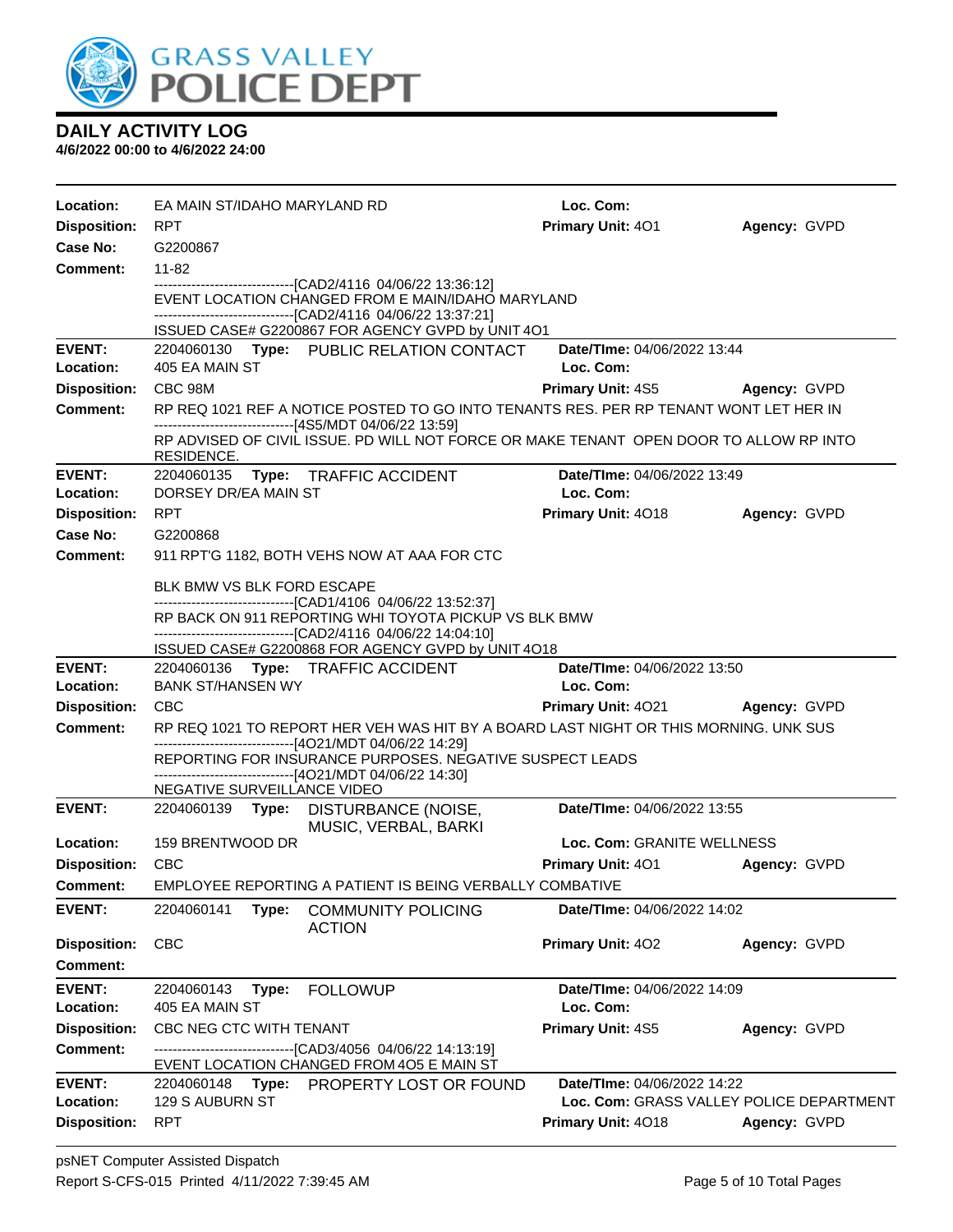

**4/6/2022 00:00 to 4/6/2022 24:00**

| Case No:                   | G2200869                                                                                                                      |       |                                                                                                                                                                                                                       |                                          |              |  |
|----------------------------|-------------------------------------------------------------------------------------------------------------------------------|-------|-----------------------------------------------------------------------------------------------------------------------------------------------------------------------------------------------------------------------|------------------------------------------|--------------|--|
| <b>Comment:</b>            | RP AT GVPD IN THE PARKING LOT IN A GOLD FORD SEDAN TO TURN IN FIREARM. PER RP FIREARM IS<br>UNLOADED AND WILL HAVE LOCK ON IT |       |                                                                                                                                                                                                                       |                                          |              |  |
|                            |                                                                                                                               |       | --------------------------------[CAD2/4116 04/06/22 14:40:30]                                                                                                                                                         |                                          |              |  |
|                            |                                                                                                                               |       | ISSUED CASE# G2200869 FOR AGENCY GVPD by UNIT 4018                                                                                                                                                                    |                                          |              |  |
| <b>EVENT:</b>              | 2204060151                                                                                                                    |       | Type: VANDALISM                                                                                                                                                                                                       | Date/TIme: 04/06/2022 14:24              |              |  |
| Location:                  | 2344 NEVADA CITY HY                                                                                                           |       |                                                                                                                                                                                                                       | Loc. Com:                                |              |  |
| <b>Disposition:</b>        | CBC UNABLE TO LEAVE MSG                                                                                                       |       |                                                                                                                                                                                                                       | Primary Unit: 4021                       | Agency: GVPD |  |
| <b>Comment:</b>            | RP REQ 10-21 REF 594                                                                                                          |       |                                                                                                                                                                                                                       |                                          |              |  |
| <b>EVENT:</b>              | Date/TIme: 04/06/2022 14:40<br>2204060152<br>Type:<br>THEFT (GRAND, PETTY, FROM<br>MERCHANT)                                  |       |                                                                                                                                                                                                                       |                                          |              |  |
| Location:                  | 126 IDAHO MARYLAND RD                                                                                                         |       |                                                                                                                                                                                                                       | Loc. Com: RIEBES 530 273 4000            |              |  |
| <b>Disposition:</b>        | <b>RPT</b>                                                                                                                    |       |                                                                                                                                                                                                                       | Primary Unit: 4018                       | Agency: GVPD |  |
| Case No:                   | G2200870                                                                                                                      |       |                                                                                                                                                                                                                       |                                          |              |  |
| <b>Comment:</b>            |                                                                                                                               |       | EMPLOYEE REQ IN PERSON CTC REF A SUBJ STEALING BATTERIES AND DUMPING OIL. SUS VEH IS GREY<br>FORD FOCUS LIC: 4WQZ529 PER RP THEY HAVE CAMERA FOOTAGE<br>--------------------------------[CAD1/4106 04/06/22 14:41:38] |                                          |              |  |
|                            | NO PAST CTCS WITH 28                                                                                                          |       | --------------------------------[CAD2/4116 04/06/22 15:09:10]                                                                                                                                                         |                                          |              |  |
|                            |                                                                                                                               |       | ISSUED CASE# G2200870 FOR AGENCY GVPD by UNIT 4O18<br>----------------------------------[CAD2/4116 04/06/22 15:11:53]                                                                                                 |                                          |              |  |
|                            |                                                                                                                               |       | ISSUED CASE# G2200871 FOR AGENCY GVPD by UNIT 4O18                                                                                                                                                                    |                                          |              |  |
| <b>EVENT:</b>              |                                                                                                                               |       | 2204060152 Type: THEFT (GRAND, PETTY, FROM<br>MERCHANT)                                                                                                                                                               | Date/TIme: 04/06/2022 14:40              |              |  |
| Location:                  | 126 IDAHO MARYLAND RD                                                                                                         |       |                                                                                                                                                                                                                       | Loc. Com: RIEBES 530 273 4000            |              |  |
| <b>Disposition:</b>        | <b>RPT</b>                                                                                                                    |       |                                                                                                                                                                                                                       | Primary Unit: 4018                       | Agency: GVPD |  |
| Case No:                   | G2200871                                                                                                                      |       |                                                                                                                                                                                                                       |                                          |              |  |
| <b>Comment:</b>            |                                                                                                                               |       | EMPLOYEE REQ IN PERSON CTC REF A SUBJ STEALING BATTERIES AND DUMPING OIL. SUS VEH IS GREY<br>FORD FOCUS LIC: 4WQZ529 PER RP THEY HAVE CAMERA FOOTAGE<br>-------------------------------[CAD1/4106 04/06/22 14:41:38]  |                                          |              |  |
|                            | NO PAST CTCS WITH 28                                                                                                          |       | -------------------------------[CAD2/4116 04/06/22 15:09:10]                                                                                                                                                          |                                          |              |  |
|                            |                                                                                                                               |       | ISSUED CASE# G2200870 FOR AGENCY GVPD by UNIT 4O18                                                                                                                                                                    |                                          |              |  |
|                            |                                                                                                                               |       | ----------------------------------[CAD2/4116 04/06/22 15:11:53]                                                                                                                                                       |                                          |              |  |
| <b>EVENT:</b>              |                                                                                                                               |       | ISSUED CASE# G2200871 FOR AGENCY GVPD by UNIT 4O18<br>2204060154 Type: FOLLOWUP                                                                                                                                       | Date/TIme: 04/06/2022 14:41              |              |  |
| Location:                  | 305 NEAL ST                                                                                                                   |       |                                                                                                                                                                                                                       | Loc. Com: TRI COUNTIES BANK              |              |  |
| <b>Disposition:</b>        | CBC                                                                                                                           |       |                                                                                                                                                                                                                       | <b>Primary Unit: 4021</b>                | Agency: GVPD |  |
| <b>Comment:</b>            | RP REQ 10-21 REF 2204040043                                                                                                   |       |                                                                                                                                                                                                                       |                                          |              |  |
|                            |                                                                                                                               |       | -------------------------------[4O21/MDT 04/06/22 15:04]                                                                                                                                                              |                                          |              |  |
|                            |                                                                                                                               |       | SON OF VI WAS NOTIFIED OF THE SITUATION.                                                                                                                                                                              |                                          |              |  |
| <b>EVENT:</b><br>Location: | 2204060156<br>409 CLARK ST                                                                                                    | Type: | PUBLIC RELATION CONTACT                                                                                                                                                                                               | Date/TIme: 04/06/2022 14:44<br>Loc. Com: |              |  |
| <b>Disposition:</b>        |                                                                                                                               |       | CBC CALLING TO REPORT IN CASE IT HAPPENS                                                                                                                                                                              | Primary Unit: 4021                       | Agency: GVPD |  |
| Comment:                   |                                                                                                                               |       | RP REQ 1021 REF ISSUES WITH SUBJ ONLINE POSS GETTING HIS ADDRESS AND WANTING TO SWAT HIM                                                                                                                              |                                          |              |  |
| <b>EVENT:</b>              | 2204060157                                                                                                                    | Type: | 911 UNKNOWN                                                                                                                                                                                                           | <b>Date/TIme: 04/06/2022 14:47</b>       |              |  |
|                            |                                                                                                                               |       | (HANGUPS, ABAN'S)                                                                                                                                                                                                     |                                          |              |  |
| Location:                  |                                                                                                                               |       | LAT: 39.23557300 LONG: -121.053661                                                                                                                                                                                    | Loc. Com:                                |              |  |
| <b>Disposition:</b>        | <b>HBD</b>                                                                                                                    |       |                                                                                                                                                                                                                       | <b>Primary Unit:</b>                     | Agency: GVPD |  |
| <b>Comment:</b>            | EVENT CLOSED BY CAD2                                                                                                          |       | 911 OPEN LINE, POSS POCKET DIAL/UNABLE TO CALLBACK                                                                                                                                                                    |                                          |              |  |
| <b>EVENT:</b>              | 2204060160                                                                                                                    |       | Type: FOLLOWUP                                                                                                                                                                                                        | Date/TIme: 04/06/2022 15:03              |              |  |

psNET Computer Assisted Dispatch Report S-CFS-015 Printed 4/11/2022 7:39:45 AM Page 6 of 10 Total Pages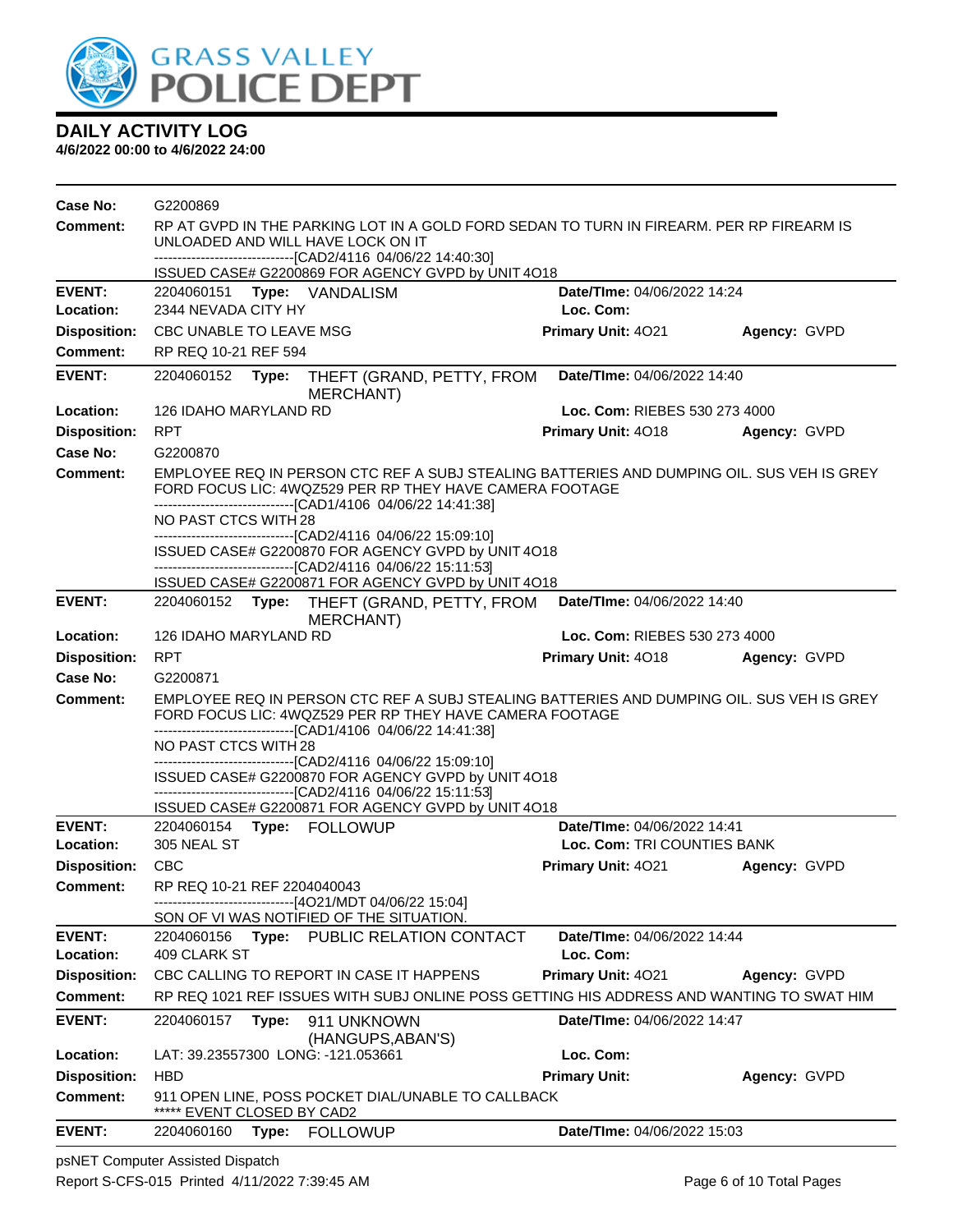

| Location:                  | 129 S AUBURN ST                                              |                                                                                                                                                                                                                                                                                                   |                                                       | Loc. Com: GRASS VALLEY POLICE DEPARTMENT |
|----------------------------|--------------------------------------------------------------|---------------------------------------------------------------------------------------------------------------------------------------------------------------------------------------------------------------------------------------------------------------------------------------------------|-------------------------------------------------------|------------------------------------------|
| <b>Disposition:</b>        | <b>CBC</b>                                                   |                                                                                                                                                                                                                                                                                                   | Primary Unit: 402                                     | Agency: GVPD                             |
| Comment:                   | <b>GVPD</b>                                                  |                                                                                                                                                                                                                                                                                                   |                                                       |                                          |
|                            |                                                              | ----------------------------------[CAD3/4056 04/06/22 16:08:54]<br>EVENT LOCATION CHANGED FROM 129 S AUBURN ST.                                                                                                                                                                                   |                                                       |                                          |
| <b>EVENT:</b>              |                                                              | 2204060162 Type: PROPERTY LOST OR FOUND                                                                                                                                                                                                                                                           | Date/TIme: 04/06/2022 15:11                           |                                          |
| Location:                  | 129 S AUBURN ST                                              |                                                                                                                                                                                                                                                                                                   |                                                       | Loc. Com: GRASS VALLEY POLICE DEPARTMENT |
| <b>Disposition:</b>        | <b>RPT</b>                                                   |                                                                                                                                                                                                                                                                                                   | <b>Primary Unit: 401</b>                              | Agency: GVPD                             |
| Case No:                   | G2200872                                                     |                                                                                                                                                                                                                                                                                                   |                                                       |                                          |
| Comment:                   |                                                              | RP IN THE LOBBY WITH A FOUND PHONE                                                                                                                                                                                                                                                                |                                                       |                                          |
|                            |                                                              | --------------------------------[CAD2/4116 04/06/22 15:18:33]<br>ISSUED CASE# G2200872 FOR AGENCY GVPD by UNIT 4O1                                                                                                                                                                                |                                                       |                                          |
| <b>EVENT:</b>              |                                                              | 2204060163 Type: TRAFFIC ACCIDENT                                                                                                                                                                                                                                                                 | Date/TIme: 04/06/2022 15:12                           |                                          |
| Location:                  | 155 GLASSON WY                                               |                                                                                                                                                                                                                                                                                                   | Loc. Com: SIERRA NEVADA MEMORIAL HOSPITAL             |                                          |
| <b>Disposition:</b>        | <b>CBC</b>                                                   |                                                                                                                                                                                                                                                                                                   | <b>Primary Unit: 4018</b>                             | Agency: GVPD                             |
| <b>Comment:</b>            |                                                              | EMPLOYEE REPORTING SUBJ LEFT HBD OR 11550 AND THEN GOT IN A TC AND CAME BACK AND JUST GOT<br>PICKED UP BY HIS WIFE. PER RP SUBJS PICKUP TRUCK IS STILL IN THE PARKING LOT. RP WANTS TO MAKE<br>SURE TC GOT REPORTED. RP REQ 1021 TO START                                                         |                                                       |                                          |
| <b>EVENT:</b><br>Location: | 2204060165<br>DOWNTOWN GRASS VALLEY                          | Type: PROPERTY LOST OR FOUND                                                                                                                                                                                                                                                                      | Date/TIme: 04/06/2022 15:22<br>Loc. Com: NEAR SERGIOS |                                          |
| <b>Disposition:</b>        | <b>HBD</b>                                                   |                                                                                                                                                                                                                                                                                                   | <b>Primary Unit:</b>                                  | Agency: GVPD                             |
| <b>Comment:</b>            | SHE WENT TO OTHER THAN SERGIOS<br>***** EVENT CLOSED BY CAD1 | RP REPORTING A LOST BLK PURSE WITH RPS IPHONE IN IT. RP ADV TO ATTEMPT TO USE FIND MY IPHONE<br>TO LOCATE PURSE AND ALSO GO TO RALEYS TO SEE IF THEY HAVE IT SINCE THAT WAS THE LAST STORE<br>-------------------------------[CAD1/4106 04/06/22 16:58:38]<br>RP CALLED BACK PURSE HAS BEEN FOUND |                                                       |                                          |
| <b>EVENT:</b>              | 2204060178                                                   | Type: FOLLOWUP                                                                                                                                                                                                                                                                                    | Date/TIme: 04/06/2022 15:54                           |                                          |
| Location:                  | <b>GVPD</b>                                                  |                                                                                                                                                                                                                                                                                                   | Loc. Com:                                             |                                          |
| <b>Disposition:</b>        | <b>RPT</b>                                                   |                                                                                                                                                                                                                                                                                                   | <b>Primary Unit: 4K6</b>                              | Agency: GVPD                             |
| Case No:                   | G2200873                                                     |                                                                                                                                                                                                                                                                                                   |                                                       |                                          |
| Comment:                   | FU ON TA                                                     |                                                                                                                                                                                                                                                                                                   |                                                       |                                          |
|                            |                                                              | ------------------------------[CAD2/4116 04/06/22 15:59:43]<br>ISSUED CASE# G2200873 FOR AGENCY GVPD by UNIT 4K6                                                                                                                                                                                  |                                                       |                                          |
| <b>EVENT:</b>              | 2204060182 Type: THREATS                                     |                                                                                                                                                                                                                                                                                                   | Date/TIme: 04/06/2022 16:01                           |                                          |
| Location:                  |                                                              |                                                                                                                                                                                                                                                                                                   |                                                       |                                          |
| <b>Disposition:</b>        | 129 S AUBURN ST                                              |                                                                                                                                                                                                                                                                                                   |                                                       | Loc. Com: GRASS VALLEY POLICE DEPARTMENT |
|                            | <b>CBC</b>                                                   |                                                                                                                                                                                                                                                                                                   | <b>Primary Unit: 4021</b>                             | Agency: GVPD                             |
| <b>Comment:</b>            |                                                              | RP IN THE GVPD LOBBY REF ONLINE HARASSMENT/THREATS                                                                                                                                                                                                                                                |                                                       |                                          |
|                            |                                                              | --[4O21/MDT 04/06/22 16:11]<br>RP ADVISED TO CHSNGE NUMBER AND SHE WILL FILE REPORT ONLINE                                                                                                                                                                                                        |                                                       |                                          |
| <b>EVENT:</b>              | 2204060183<br>Type:                                          | TRAFFIC (DUI, PARKING,                                                                                                                                                                                                                                                                            | Date/TIme: 04/06/2022 16:02                           |                                          |
| Location:                  | SIERRA COLLEGE DR/EA MAIN ST                                 | SPEED, HAZ                                                                                                                                                                                                                                                                                        | Loc. Com:                                             |                                          |
| <b>Disposition:</b>        | <b>CBC ROADWAY CLEAR</b>                                     |                                                                                                                                                                                                                                                                                                   | Primary Unit: 4018                                    | Agency: GVPD                             |
| <b>Comment:</b>            |                                                              | RP IN A 1126 BLUE PRIUS PARTIALLY BLOCKING. PER RP WILL CB AAA                                                                                                                                                                                                                                    |                                                       |                                          |
| <b>EVENT:</b>              | 2204060191<br>Type:                                          | DISTURBANCE (NOISE,<br>MUSIC, VERBAL, BARKI                                                                                                                                                                                                                                                       | Date/TIme: 04/06/2022 16:24                           |                                          |
| Location:                  | 692 FREEMAN LN # A                                           |                                                                                                                                                                                                                                                                                                   | Loc. Com: RALEYS                                      |                                          |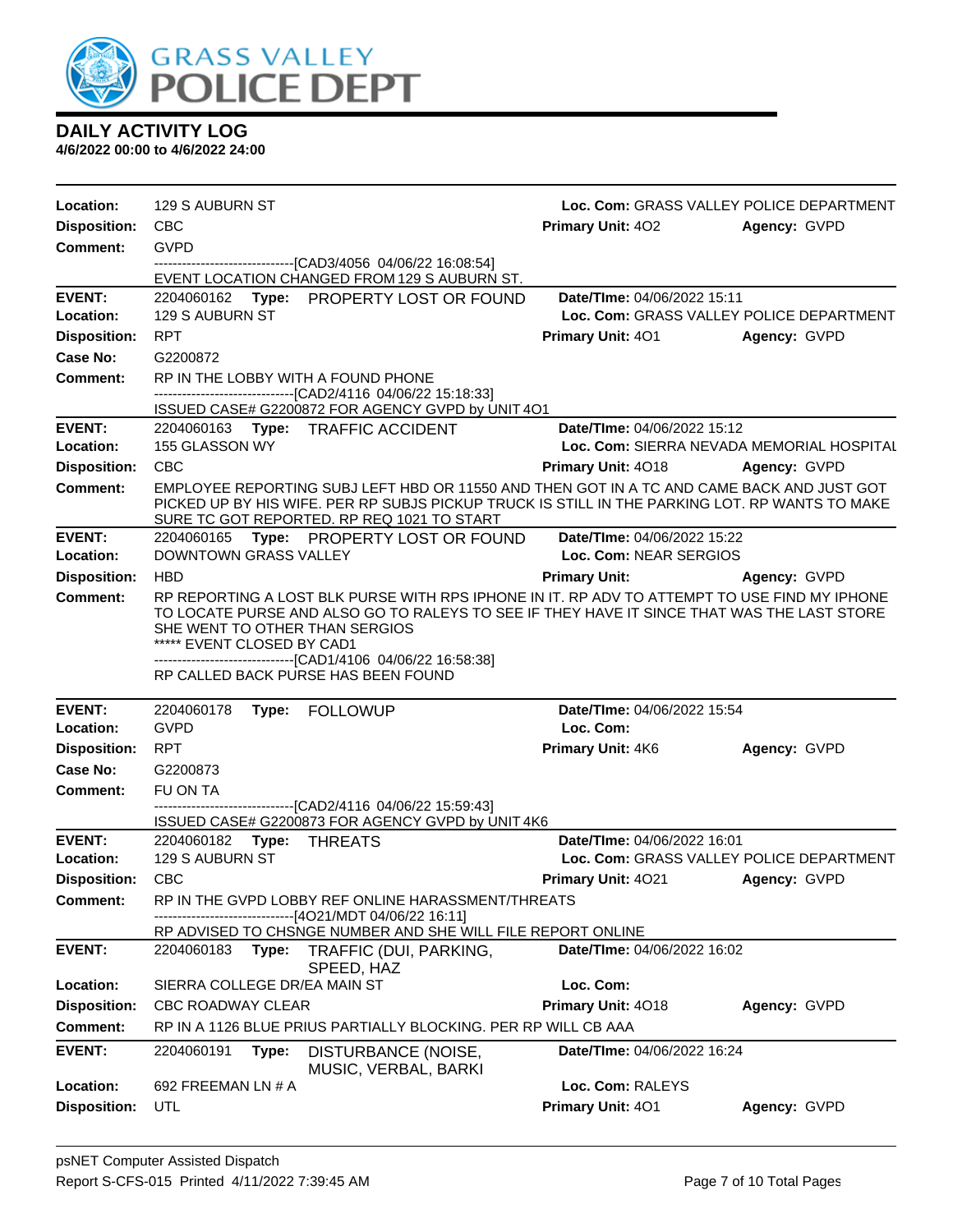

| <b>Comment:</b>     | TOWARDS SPD ON FREEMAN       |       | RP REPORTING A 415 VERBAL BETWEEN A MALE AND FEMALE. VERBAL ONLY NEAR LITTLE CEASARS. PER<br>RP SUBJS LEFT IN A TAN OR GOLD OLDER FLAT BED TRUCK 2 MINS AGO AT A HIGH RATE OF SPEED |                                          |              |
|---------------------|------------------------------|-------|-------------------------------------------------------------------------------------------------------------------------------------------------------------------------------------|------------------------------------------|--------------|
| <b>EVENT:</b>       |                              |       | 2204060199    Type: ALL OTHERS                                                                                                                                                      | Date/TIme: 04/06/2022 16:53              |              |
| Location:           | 14 WENDY CR                  |       |                                                                                                                                                                                     | Loc. Com:                                |              |
| <b>Disposition:</b> | <b>CBC</b>                   |       |                                                                                                                                                                                     | <b>Primary Unit: 4K6</b>                 | Agency: GVPD |
| <b>Comment:</b>     |                              |       | RP REQ 1021 REF HER FATHERS STEP DAUGHTER NOT RETURNING HER FATHERS ITEMS<br>-------------------------------[4K6/MDT 04/06/22 16:57]                                                |                                          |              |
|                     | 21 MSG LEFT FOR RP           |       |                                                                                                                                                                                     |                                          |              |
| <b>EVENT:</b>       | 2204060201                   | Type: | ANIMALS (ABUSE, LOOSE,<br>FOUND, INJURED)                                                                                                                                           | Date/TIme: 04/06/2022 16:58              |              |
| Location:           | 169 WE OLYMPIA DR            |       |                                                                                                                                                                                     | Loc. Com:                                |              |
| <b>Disposition:</b> | <b>RPT</b>                   |       |                                                                                                                                                                                     | Primary Unit: 401                        | Agency: GVPD |
| Case No:            | G2200874                     |       |                                                                                                                                                                                     |                                          |              |
| <b>Comment:</b>     | J REQ CTC FOR A FOR DOG BITE |       |                                                                                                                                                                                     |                                          |              |
|                     |                              |       | ------------------------------[CAD3/4056_04/06/22 17:13:36]                                                                                                                         |                                          |              |
|                     |                              |       | ISSUED CASE# G2200874 FOR AGENCY GVPD by UNIT 4O1                                                                                                                                   |                                          |              |
| <b>EVENT:</b>       |                              |       | 2204060207    Type: 911    UNKNOWN                                                                                                                                                  | Date/TIme: 04/06/2022 17:41              |              |
| Location:           |                              |       | (HANGUPS, ABAN'S)<br>LAT: 39.22180800 LONG: -121.048425                                                                                                                             | Loc. Com:                                |              |
| <b>Disposition:</b> | <b>HBD</b>                   |       |                                                                                                                                                                                     | <b>Primary Unit:</b>                     | Agency: GVPD |
| <b>Comment:</b>     |                              |       | 911 OPEN LINE SUBJ HEARD TALKING. SOUNDS C4                                                                                                                                         |                                          |              |
|                     |                              |       | ------------------------------[CAD1/4106 04/06/22 17:42:07]<br>ON CB LINE RINGS THEN DISCONNECTS                                                                                    |                                          |              |
|                     | ***** EVENT CLOSED BY CAD3   |       |                                                                                                                                                                                     |                                          |              |
| <b>EVENT:</b>       | 2204060208                   |       | Type: CITIZEN ASSIST (CIVIL<br>STANDBY'S, LOCKOUT                                                                                                                                   | Date/TIme: 04/06/2022 17:42              |              |
| Location:           | 1262 SUTTON WY               |       |                                                                                                                                                                                     | Loc. Com: HOSPITALITY HOUSE 530 271 7144 |              |
| <b>Disposition:</b> | <b>CBC</b>                   |       |                                                                                                                                                                                     | Primary Unit: 4S5                        | Agency: GVPD |
| <b>Comment:</b>     | <b>CLEARANCE X1</b>          |       |                                                                                                                                                                                     |                                          |              |
| <b>EVENT:</b>       | 2204060209                   | Type: | <b>TRESPASS</b>                                                                                                                                                                     | Date/TIme: 04/06/2022 17:44              |              |
| Location:           | 119 NEAL ST                  |       |                                                                                                                                                                                     | Loc. Com: WILD BIRDS                     |              |
| <b>Disposition:</b> | CBC 98T                      |       |                                                                                                                                                                                     | Primary Unit: 4K6                        | Agency: GVPD |
| <b>Comment:</b>     |                              |       | RP REPORTING A WMA BLACK HAT BRO JACKET BLUE PANTS IS ON THE STAIRS IFO THE BUSINESS<br>SCREAMING AND POSS HBD. NEG WEAPONS SEEN. RP REQ HE IS MOVED ALONG                          |                                          |              |
| <b>EVENT:</b>       | 2204060212                   | Type: | DISTURBANCE (NOISE,<br>MUSIC, VERBAL, BARKI                                                                                                                                         | Date/TIme: 04/06/2022 18:01              |              |
| <b>Location:</b>    | 1145 SUTTON WY               |       |                                                                                                                                                                                     | Loc. Com: GOODWILL                       |              |
| <b>Disposition:</b> | UTL                          |       |                                                                                                                                                                                     | Primary Unit: 4018                       | Agency: GVPD |
| <b>Comment:</b>     |                              |       | PER RP MALE AND FEMALE 415 PHYSICAL. ASSSOC VEH IS A DARK GREY MAZDA. WMA AND WFA                                                                                                   |                                          |              |
|                     |                              |       | -------------------------------[CAD1/4106 04/06/22 18:03:33]<br>PER RP NEG WEAPONS INV RP NO LONGER ON SCENE                                                                        |                                          |              |
|                     |                              |       | -------------------------------[CAD1/4106_04/06/22 18:03:51]                                                                                                                        |                                          |              |
|                     | RP REQ TO REMAIN ANON        |       |                                                                                                                                                                                     |                                          |              |
| <b>EVENT:</b>       | 2204060213                   | Type: | THEFT (GRAND, PETTY, FROM<br>MERCHANT)                                                                                                                                              | Date/TIme: 04/06/2022 18:02              |              |
| Location:           | 105 NEAL ST                  |       |                                                                                                                                                                                     | Loc. Com: SAFEWAY                        |              |
| <b>Disposition:</b> | <b>CBC</b>                   |       |                                                                                                                                                                                     | Primary Unit: 4K6                        | Agency: GVPD |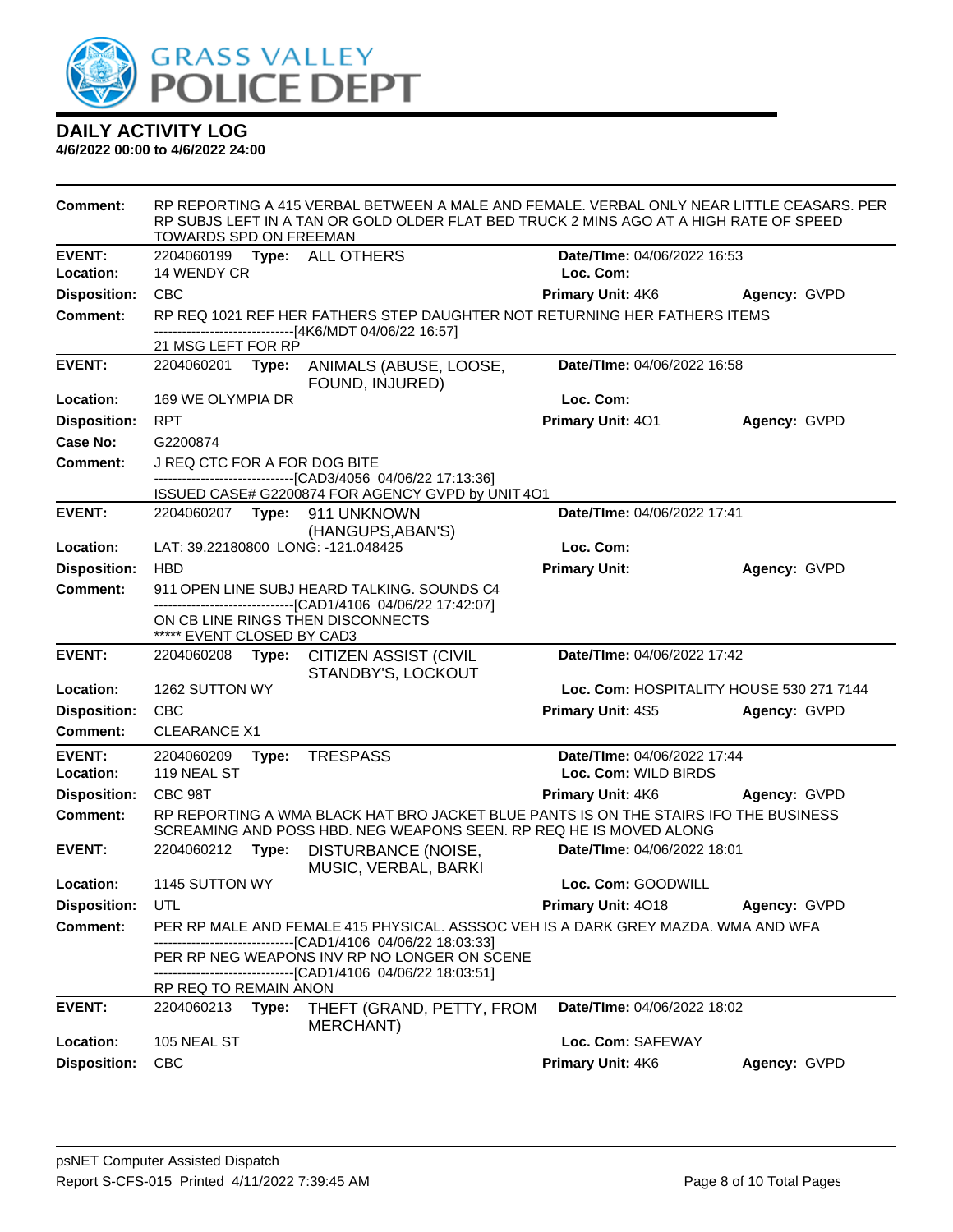

| <b>Comment:</b>                        | 3 MALE J'S ON SKATEBOARDS JUST TRIED TO STEAL ITEMS. RP HAS2 OF THEM IN THE STORE<br>ONE IS STILL LOOSE IN THE AREA, DRK BEANIE WITH SKATEBOARD<br>-------------------------------[4K6/MDT 04/06/22 18:12] |       |                                                                                                                                                                                                                                                                                         |                                   |                                     |
|----------------------------------------|------------------------------------------------------------------------------------------------------------------------------------------------------------------------------------------------------------|-------|-----------------------------------------------------------------------------------------------------------------------------------------------------------------------------------------------------------------------------------------------------------------------------------------|-----------------------------------|-------------------------------------|
|                                        |                                                                                                                                                                                                            |       | CTC MADE W/ EMPLOYEES WHO ADV THAT RP IS NOT AN EMPLOYEE AND THE TWO J"S THAT WERE<br>CONFRONTED BY RP DID NOT STEAL ANYTHING AND IN FACT HAD PAID FOR THEIR ITEMS. ONE JUV DID<br>STEAL A CANDYBAR, HOWEVER BUSINESS IS DECLINING CHARGES. ALL THREE JUVS GOA.                         |                                   |                                     |
|                                        | <b>CBC</b>                                                                                                                                                                                                 |       |                                                                                                                                                                                                                                                                                         |                                   |                                     |
| <b>EVENT:</b>                          | 2204060215                                                                                                                                                                                                 | Type: | 911 UNKNOWN<br>(HANGUPS, ABAN'S)                                                                                                                                                                                                                                                        | Date/TIme: 04/06/2022 18:13       |                                     |
| Location:                              | 3 ROCKWOOD DR                                                                                                                                                                                              |       |                                                                                                                                                                                                                                                                                         | Loc. Com:                         |                                     |
| <b>Disposition:</b>                    | <b>HBD</b>                                                                                                                                                                                                 |       |                                                                                                                                                                                                                                                                                         | <b>Primary Unit:</b>              | Agency: GVPD                        |
| Comment:                               | <b>NUMBER</b>                                                                                                                                                                                              |       | 911 FROM VERY ELDERLY FEMALE REQ PHONE NUMBER FOR SOUTHWEST. ADV NOT TO USE911 FOR                                                                                                                                                                                                      |                                   |                                     |
|                                        | ***** EVENT CLOSED BY CAD3                                                                                                                                                                                 |       | -------------------------------[CAD1/4106 04/06/22 18:14:05]<br>HIST OF WEL CHECK ON CALLERS SON AT LISTED                                                                                                                                                                              |                                   |                                     |
| <b>EVENT:</b>                          |                                                                                                                                                                                                            |       | 2204060228 Type: TRAFFIC (DUI, PARKING,<br>SPEED, HAZ                                                                                                                                                                                                                                   | Date/TIme: 04/06/2022 19:34       |                                     |
| Location:                              |                                                                                                                                                                                                            |       | 20 RAMP STATE/MCCOURTNEY RD                                                                                                                                                                                                                                                             | Loc. Com:                         |                                     |
| <b>Disposition:</b>                    | <b>HBD</b>                                                                                                                                                                                                 |       |                                                                                                                                                                                                                                                                                         | <b>Primary Unit:</b>              | Agency: GVPD                        |
| <b>Comment:</b>                        | SIDE OF ON RAMP                                                                                                                                                                                            |       | 911 XFER TO CHP, MALE WALKING ONTO FREEWAY. XFER TO CHP. WHILE LL WITH CHP RP ADVISES MALE<br>IS ON ON RAMP HEADED NB AND IS NOT ON FREEWAY YET. TALL MALE W/ DRK HAIR/BEARD WEARING HAT.<br>DRK VEST, SHORT SLEEVED SHIRT AND BLK PANTS, CARRYING DUFFLE BAG/BRIEFCASE WALKING ON LEFT |                                   |                                     |
|                                        | <b>VOICED</b><br>***** EVENT CLOSED BY CAD1                                                                                                                                                                |       | ------------------------[CAD1/4106_04/06/22 19:35:12]                                                                                                                                                                                                                                   |                                   |                                     |
|                                        |                                                                                                                                                                                                            |       |                                                                                                                                                                                                                                                                                         |                                   |                                     |
| <b>EVENT:</b>                          |                                                                                                                                                                                                            |       | 2204060233 Type: VEHICLE STOP                                                                                                                                                                                                                                                           | Date/TIme: 04/06/2022 19:55       |                                     |
| Location:                              |                                                                                                                                                                                                            |       | LOMA RICA RD/ AIR PARK BUSINESS CENTER                                                                                                                                                                                                                                                  | Loc. Com:                         |                                     |
| <b>Disposition:</b>                    | <b>CBC</b>                                                                                                                                                                                                 |       |                                                                                                                                                                                                                                                                                         | Primary Unit: 4011                | Agency: GVPD                        |
| <b>Comment:</b>                        | License:<br>ATTEMPTING 1195 SHORTLY                                                                                                                                                                        |       |                                                                                                                                                                                                                                                                                         |                                   |                                     |
|                                        |                                                                                                                                                                                                            |       | -------------------------------[CAD1/4106 04/06/22 19:56:09]<br>EVENT LOCATION CHANGED FROM TURNING ONTO LOMA RICA<br>---------------------------------[CAD1/4106 04/06/22 19:56:33]                                                                                                    |                                   |                                     |
|                                        |                                                                                                                                                                                                            |       | EVENT LOCATION CHANGED FROM BRUNSWICK RD/LOMA RICA DR                                                                                                                                                                                                                                   |                                   |                                     |
| <b>EVENT:</b>                          |                                                                                                                                                                                                            |       | 2204060235 Type: ALARMS (SILENT, AUDIBLE,<br><b>COMMERCIAL, RES</b>                                                                                                                                                                                                                     | Date/TIme: 04/06/2022 19:58       |                                     |
| Location:                              | 185 SPRINGHILL DR                                                                                                                                                                                          |       |                                                                                                                                                                                                                                                                                         | Loc. Com: ERNIE'S VAN AND STORAGE |                                     |
| <b>Disposition:</b><br><b>Comment:</b> | HBD                                                                                                                                                                                                        |       | FRONT DOOR AND LOBBY MOTION, AUD, RESP PENDING                                                                                                                                                                                                                                          | <b>Primary Unit:</b> Agency: GVPD |                                     |
|                                        | CANCELLED BY ALARM CO<br>***** EVENT CLOSED BY CAD3                                                                                                                                                        |       | -------------------------------[CAD3/3753 04/06/22 20:05:56]                                                                                                                                                                                                                            |                                   |                                     |
| <b>EVENT:</b>                          |                                                                                                                                                                                                            |       | 2204060236 Type: IDENTITY THEFT                                                                                                                                                                                                                                                         | Date/TIme: 04/06/2022 20:19       |                                     |
| Location:                              | 304 SUTTON WY #42                                                                                                                                                                                          |       |                                                                                                                                                                                                                                                                                         |                                   | Loc. Com: OLYMPIA GARDEN APARTMENTS |
| <b>Disposition:</b>                    | <b>CBC</b>                                                                                                                                                                                                 |       |                                                                                                                                                                                                                                                                                         | Primary Unit: 4011                | Agency: GVPD                        |
| <b>Comment:</b>                        |                                                                                                                                                                                                            |       | RP REQ 10-21 REGARDING HER PROVIDING PERSONAL INFO TO A CALLER WHO PURPORTED TO BE FROM<br>AMAZON. PER RP, NO MONEY CHANGED HANDS, BUT SHE GAVE THEM ALL KINDS OF SENSITIVE DATA, AND                                                                                                   |                                   |                                     |
| <b>EVENT:</b>                          |                                                                                                                                                                                                            |       | SHE HAS COME TO THE CONCLUSION IT WAS A SCAM.<br>2204060237 Type: ALARMS (SILENT, AUDIBLE,<br><b>COMMERCIAL, RES</b>                                                                                                                                                                    | Date/TIme: 04/06/2022 20:20       |                                     |